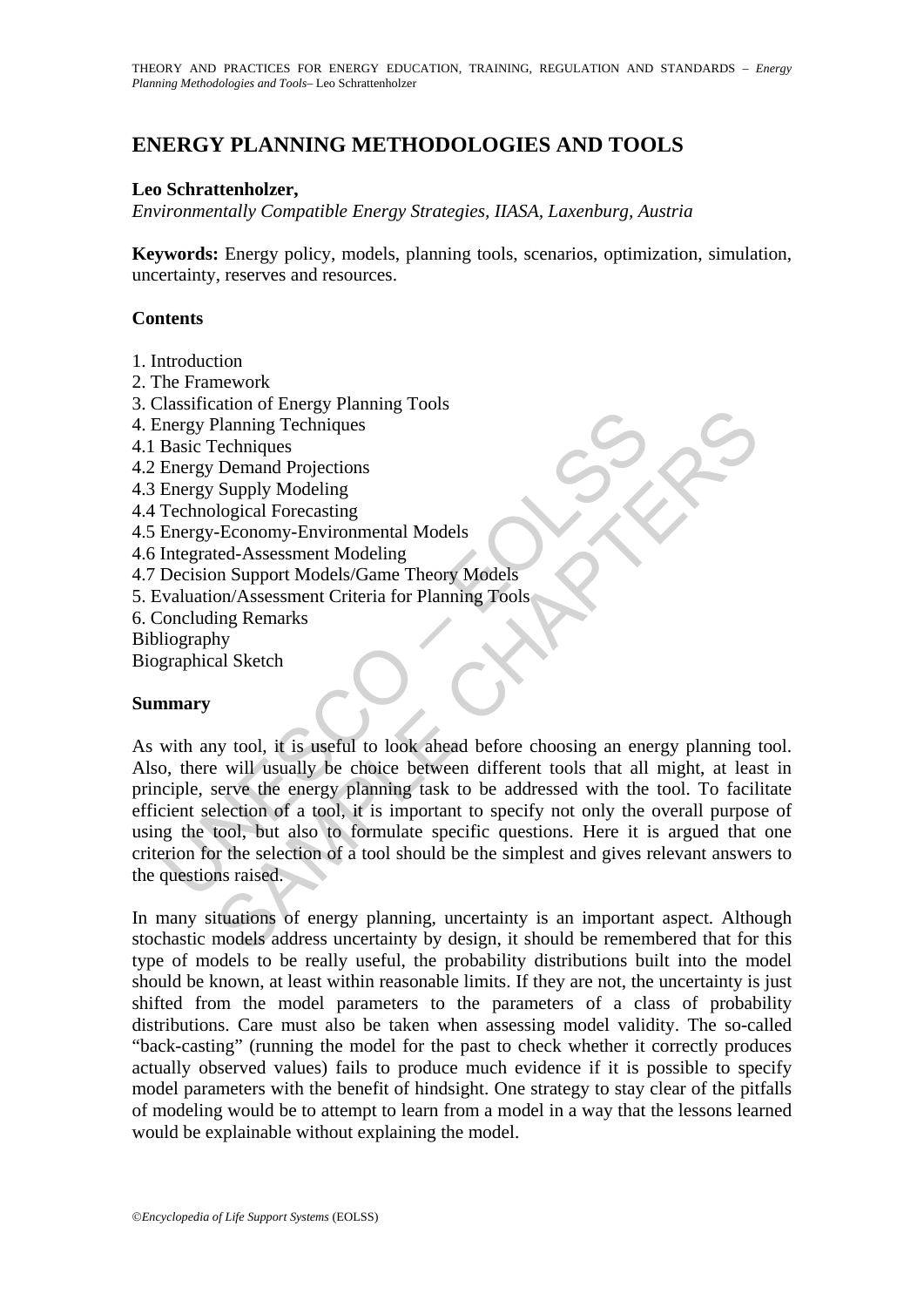# **1. Introduction**

Rapid progress made in the field of electronic data processing has led to a boom of computerized tools in the field of energy planning as much as in any other areas of systematic analysis. Not only the quantity but also the quality of energy planning tools has increased markedly in the course of past years. This progress has already come to the point where the capabilities of modern computers have pushed the limits of data handling capacities and computability into domains that challenge the intellectual capacities of the interpreting human mind. Moreover, the ease and speed with which today's hardware and software solve complex problems make it easy for users to forget that the original purpose of modeling was the analysis of simplified abstract images of the real world.

ens worth remembering then that the thrust of computer model<br>ards simplification, and the model choice ought to be the simplest<br>ose. But which is the given purpose? This is the question that ou<br>orcisely as possible before orth remembering then that the thrust of computer modeling ought to propification, and the model choice ought to be the simplest to serve the gut which is the given purpose? This is the question that ought to be answer as It seems worth remembering then that the thrust of computer modeling ought to point towards simplification, and the model choice ought to be the simplest to serve the given purpose. But which is the given purpose? This is the question that ought to be answered as precisely as possible before any energy planning tool is applied. Ideally, the purpose of modeling should be defined in terms of a set of concrete questions that are to be answered by model results. This normative statement alludes to the common-sense observation that a well-formulated question is already half of its answer, which means that modeling is an art in addition to being a science, at least to the extent that the better the questions the better the expected model results. Trivial as this may sound, the analyses of actual modeling suggest that it seems to have been notoriously difficult for energy analyses to follow such simple advice.

This chapter will therefore take the description of energy planning issues and tasks in *Some Issues in Energy Policy and Planning* of this encyclopedia as a point of departure and attempt to describe tools that appear adequate for their systematic treatment.

# **2. The Framework**

These introductory strategic remarks apply to a wide range of computer models. The models and tools described in this section refer only to energy planning models, however. These models form a subset of all computer models, and it is characterized by very specific features. One of the most important of them is uncertainty surrounding the subject matter, which enters through many doors. Given the premise of *Some Issues in Energy Policy and Planning* – that energy planning is primarily concerned with externalities, most of which belong to the group of environmental impacts – the uncertainty surrounding the size of any given impact can be substantial. As one of the most prominent examples, the size of the impact of climate change is highly uncertain – and is the subject of continued discussion and even controversy. The problem of uncertainty is compounded by the incommensurability of many environmental impacts with other economic variables, most notably costs. Many attempts have been made to quantify the value of human health and an intact environment, but there are no universally accepted values. The problem cannot be ignored, however, because doing so runs the risk of implicitly attaching extreme values to damages in these areas. A zero value would obviously be wrong, but also the other extreme of implicitly attaching an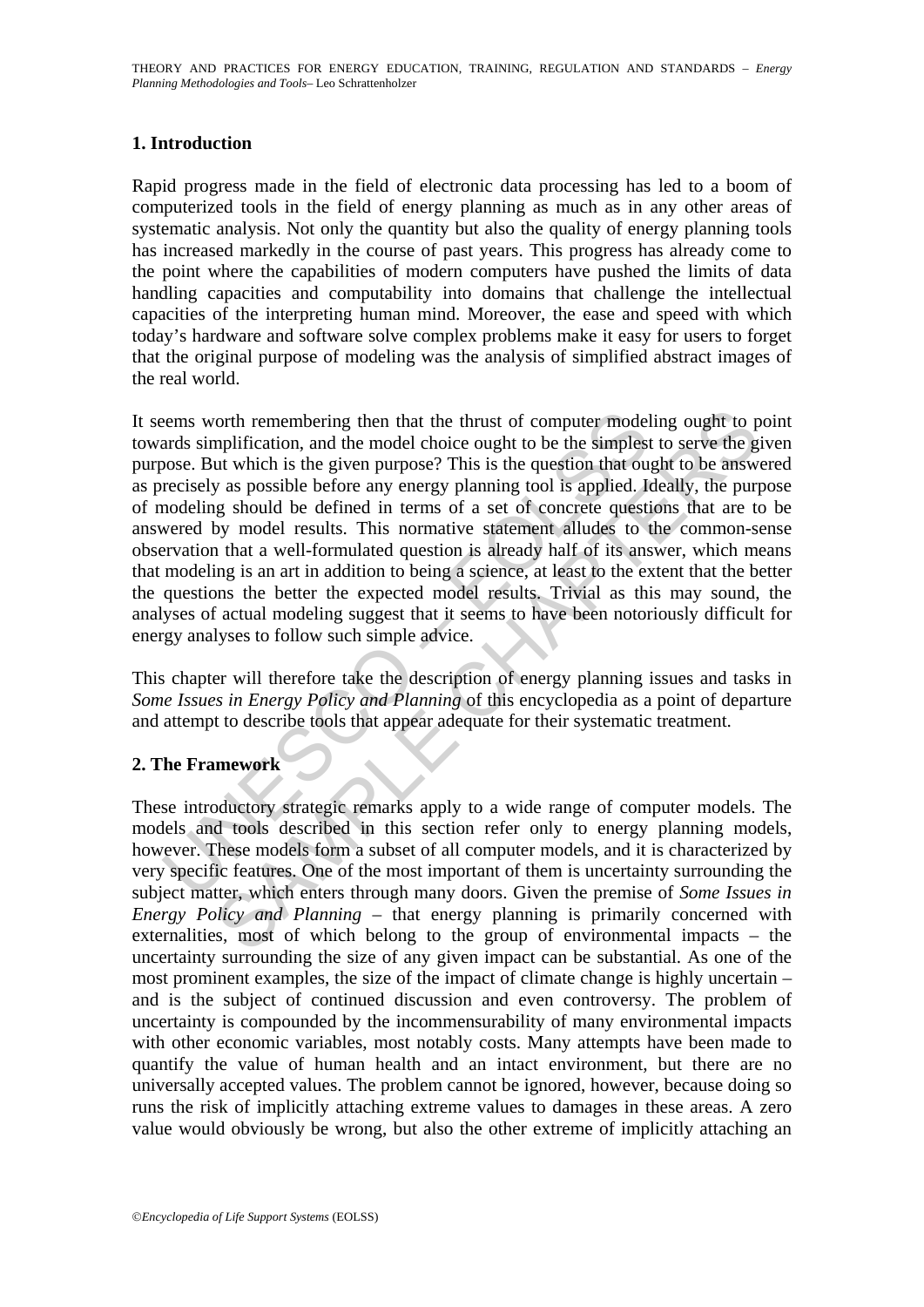infinite value to such damages is risky because it readily leads to contradictions between normative and actually observed behavior.

An important stratagem devised to deal with uncertain risks is the so-called precautionary principle, according to which decision making should not rely on an "infinitely forgiving mother nature", but rather proceed cautiously, trying to keep the environmental impact of policy measures within limits so as to cater for some outcomes to turn out on the unfavorable side. Elegant and reasonable as this principle may sound, the problem with it is that it is not readily quantifiable, and we are back to the basic requirements of energy planning tools, i. e., that they must account for uncertainty. And if it is not the tools themselves, then the way of their application must come to rescue. The common way to address uncertainty with deterministic models is via the use of scenarios. A scenario is a possible development of the system modeled. The main feature of a scenario is that it is a complete and consistent description of a given system. In a scenario, a subsystem cannot be changed in isolation without proper regard of the repercussions of such a change in the entire system.

Important functions of scenarios are that they are suited to study the consequences of given decisions in a predefined and reproducible way. A collection of different scenarios allows for the analysis of the robustness of decisions. If scenarios reflect different "states of the world", i. e., different uncontrollable developments, a decision is robust if its consequences are acceptable under a wide range of assumed developments, i. e., in a large fraction, if not all, of the scenarios considered.

ure of a scenario is that it is a complete and consistent description<br>scenario, a subsystem cannot be changed in isolation without pr<br>rcussions of such a change in the entire system.<br>ortant functions of scenarios are that In cases where scenario projections take the place of forecasts (in most cases of applying energy planning models, the term "forecast" has been eliminated as being potentially misleading by implying a truth value that is not actually warranted), scenarios are often required to be plausible. Such scenarios are also referred to as descriptive. This term is intended to distinguish them from normative – or prescriptive – scenarios.

is scenario is that it is a complete and consistent description of a given systic, a subsystem cannot be changed in isolation without proper regard of ms of such a change in the entire system.<br>
functions of scenarios are t There are several possible reasons for wanting to construct normative scenarios that are not necessarily plausible. One example is to describe limiting cases of developments to define a range of possible outcomes. A given policy would then attempt to address all eventualities of this range including the extremes. Another possible purpose of a normative scenario is to describe an example of a sufficient condition for the achievement of a given goal, for example a stabilized global climate or sustainable development.

To the extent that scenarios address uncertainties, the question arises whether stochastic models, i. e., models that work with parameters and variables that are distributed according to probability functions, can serve the same purpose more efficiently. One answer to this complex question is that stochastic modeling is particularly useful in those cases where the probability distributions are known well enough. If they are not, a full analysis of a stochastic model would have to include a sensitivity analysis testing the consequences of using different probability density functions for one and the same model variable. In the face of the infinitely dimensional space of such functions, this seems like a rather arduous – not to say infeasible – task.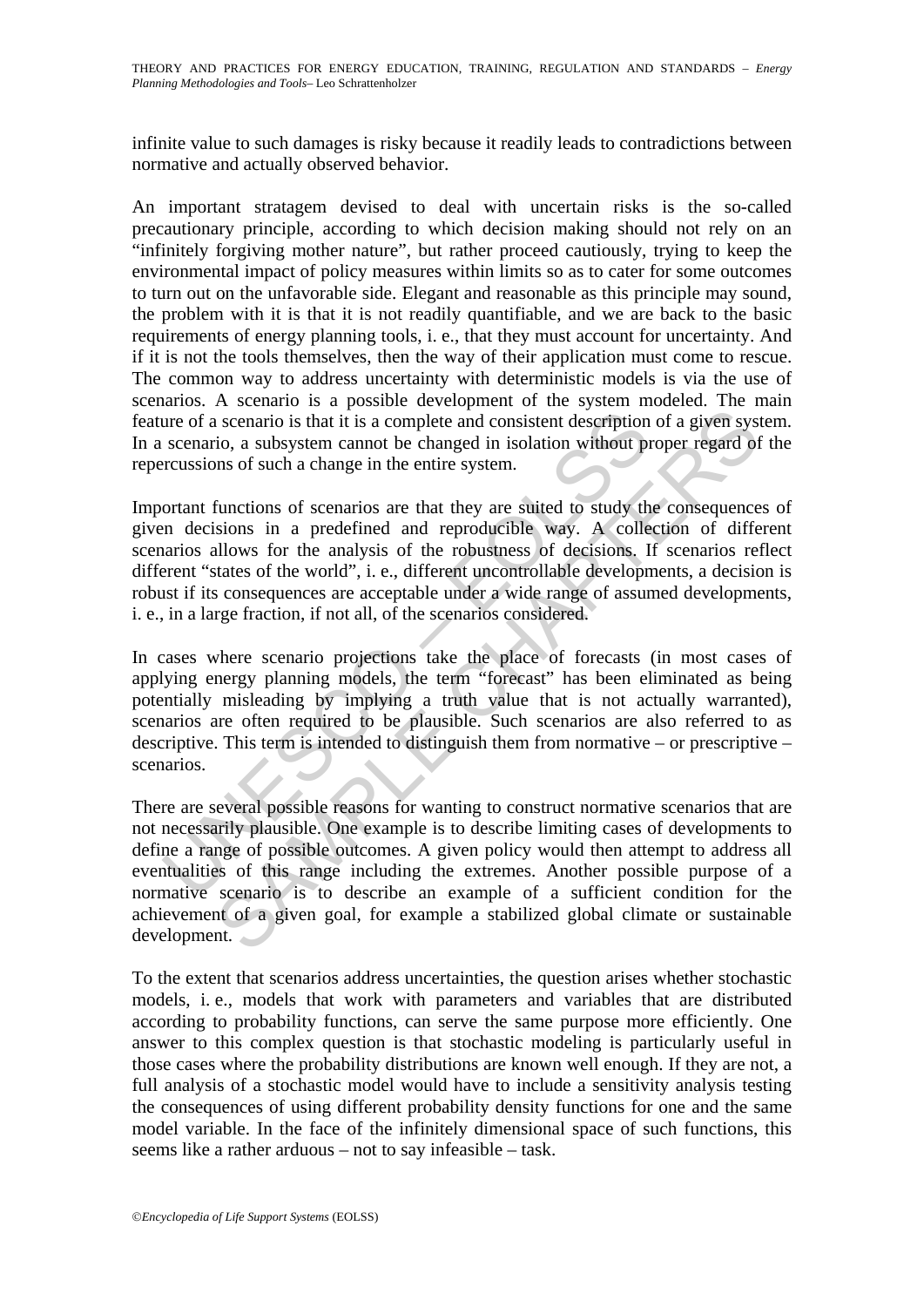# **3. Classification of Energy Planning Tools**

Energy planning tools can be classified according to many criteria, one of which – descriptive vs. prescriptive we have just presented in Section 0. In particular in the area of models setting out to calculate the costs of climate mitigation strategies, the distinction between "bottom-up" and "top-down" models has become a subject of intense debate of the question whether there is such a thing as an emission reduction potential at zero costs. Before summarizing this discussion, let us briefly characterize these two model types.

Bottom-up models, sometimes also referred to as "engineering-type" models, typically include the description of given energy-related tasks (rather than energy demands), which are to be accomplished at minimum costs by a given menu of technologies. In contrast, typical top-down models do not consider energy-related tasks but energy demand in the form of functions that typically depend, among others, on total or sectoral economic product and on energy prices.

trast, typical top-down models do not consider energy-related<br>and in the form of functions that typically depend, among others,<br>nomic product and on energy prices.<br>question about the costs of climate mitigation arises beca pyical top-down models do not consider energy-related tasks but energy-related top-down models do not consider energy-related tasks but energy-related tasks but energy incounts that the form of functions that typically de The question about the costs of climate mitigation arises because bottom-up models very often find a portion of emission reduction that can be achieved at negative "costs" (the so-called "free lunch" situation). This kind of result arises whenever it can be shown that a better (i. e., less emitting) way than the one actually chosen for performing a given energy-consuming task existed. In contrast to such bottom-up models, the results of typical top-down models suggest that even the slightest amount of mitigation costs something ("There ain't no free lunch."). To make the discrepancy even more pronounced, top-down models usually project demand to increase in response to innovative energy supply options that make energy conversion cheaper. Although this discrepancy between model results of these different kinds puzzled many, it can be largely resolved by two observations.

The first observation concerns the definition of a "free lunch". In top-down models, any emission reduction that comes at negative "costs" is not an emission reduction because it is simply included in the "base line". By the same definition, genuine emission reduction is a measure that incurs extra costs. The second observation has roots in the introductory remarks made on energy planning tools, in particular those that concern the issue of a question to be answered by energy models. In our illustrative example, topdown models ask: *By how much does a given energy price movement change energy demand or energy-related carbon emissions?* In contrast, bottom-up models ask: *How can a given emission reduction task be accomplished at minimum costs?* There seems to be nothing in these questions that justifies the expectation of identical outcomes of the two approaches.

The complex real world does not follow either of these two paradigms literally, however, and both approaches tell some important part of the full story, and the discrepancies between the model types have led those interested in a resolution of seeming contradictions to learn from the logic and from the lessons taught by the two approaches.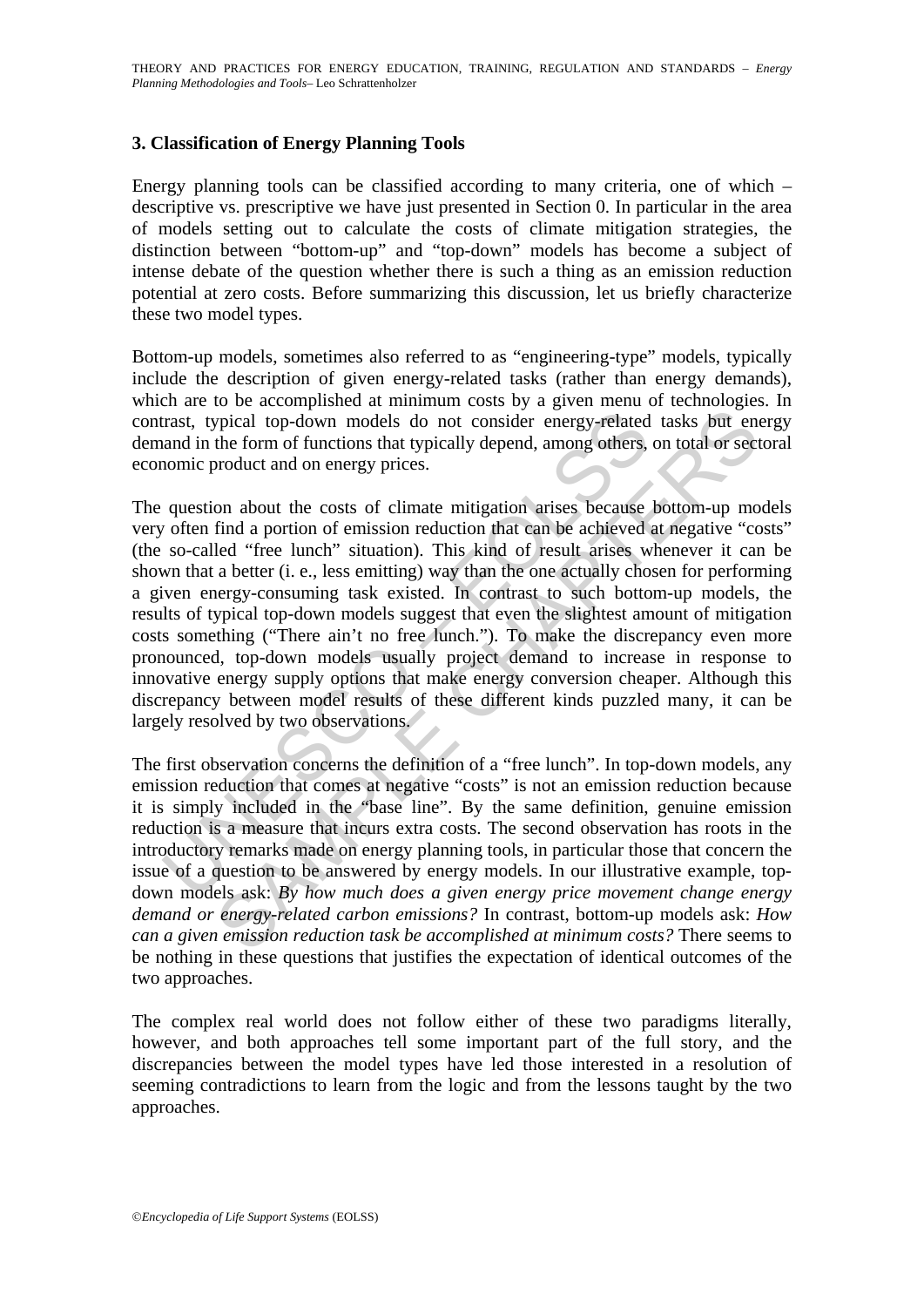THEORY AND PRACTICES FOR ENERGY EDUCATION, TRAINING, REGULATION AND STANDARDS – *Energy Planning Methodologies and Tools–* Leo Schrattenholzer

Another methodological classification distinguishes between optimization and simulation models. This is not quite the same as the distinction between normative and descriptive models – the normative being similar to the optimization and the descriptive being similar to the simulation models – but it comes close. An important ingredient of optimization models is the *objective function*, i. e., a mathematical formula describing, the minimand or maximand depending on the definition..

One class of optimization models that has been very popular since its invention in the 1940s is the class of Linear Programming models. Besides their obvious limitation relative to the fact that the world is not always linear, this type of models has other specific problems, particularly with the stability of the optimal solution. Ways around these problems have been introduced over the years, but the most important progress has been made in the wake of drastically increasing computer power, which is responsible for the enormous development of the state of the art of modeling methods. Models of ever increasing size can now be solved within reasonable time with the help of more flexible tools such as non-linear and discrete-optimization methods.

A similar caveat as the one described above for stochastic models applies to optimization models. Optimization is most effective in cases where the functioning of a system and its objective function are known with sufficient precision. The notion of being able to have all energy planning tools calculate optimal decisions (and thereby rendering human decision makers redundant) is – largely as a consequence of the uncertainties involved – false.

# **4. Energy Planning Techniques**

onsible for the enormous development of the state of the art of relates of ever increasing size can now be solved within reasonable once flexible tools such as non-linear and discrete-optimization me similar caveat as the The momentum of the state of the art of modeling meth<br>
the for the enormous development of the state of the art of modeling meth<br>
ever increasing size can now be solved within reasonable time with the<br>
xible tools such as Following the rather general methodological classification of energy planning tools as above, this section describes energy planning techniques at increasing levels of comprehensiveness. These techniques may or may not fall completely into one of the above classes. Since in many cases the membership of a technique in one of the model classes from above depends on the specific kind of application, no cross-classification is attempted in the sequel.The following gives an introductory overview. Readers interested in further information are referred to the literature in the field.

> TO ACCESS ALL THE **12 PAGES** OF THIS CHAPTER, Visit: [http://www.eolss.net/Eolss-sampleAllChapter.aspx](https://www.eolss.net/ebooklib/sc_cart.aspx?File=E3-03-10)

#### **Bibliography**

- - -

Munasinghe, M., and P. Meier, 1993, *Energy Policy Analysis and Modeling*, Cambridge University Press, Cambridge, United Kingdom. [Two renowned authors in the field present a critical review of the subject